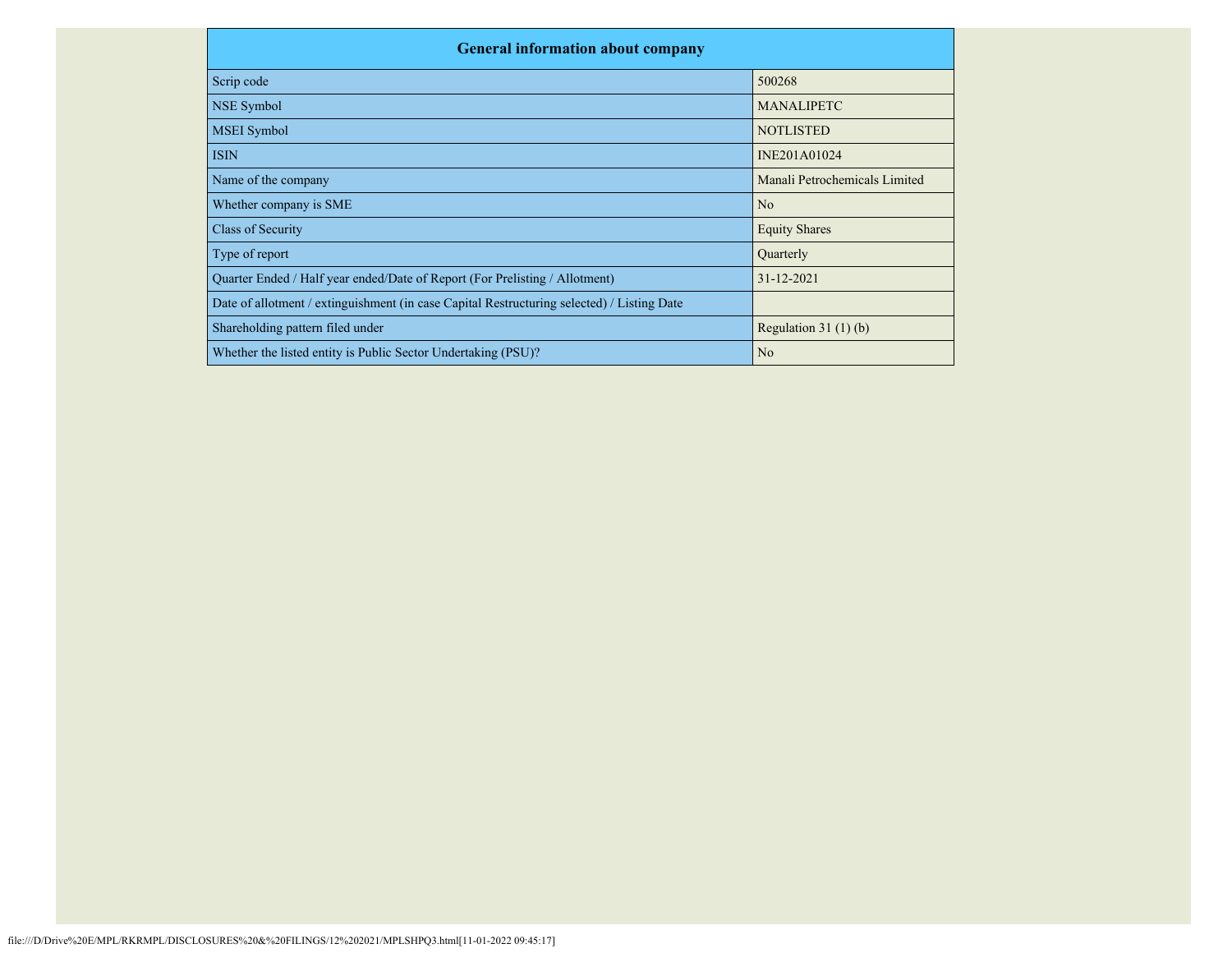|            | <b>Declaration</b>                                                                        |                |                                |                              |                             |  |  |  |  |  |
|------------|-------------------------------------------------------------------------------------------|----------------|--------------------------------|------------------------------|-----------------------------|--|--|--|--|--|
| Sr.<br>No. | Particular                                                                                | Yes/No         | Promoter and<br>Promoter Group | <b>Public</b><br>shareholder | Non Promoter-<br>Non Public |  |  |  |  |  |
|            | Whether the Listed Entity has issued any partly paid up shares?                           | N <sub>o</sub> | N <sub>o</sub>                 | No                           | N <sub>o</sub>              |  |  |  |  |  |
| 2          | Whether the Listed Entity has issued any Convertible Securities                           | No             | N <sub>o</sub>                 | No                           | N <sub>o</sub>              |  |  |  |  |  |
| 3          | Whether the Listed Entity has issued any Warrants?                                        | N <sub>o</sub> | N <sub>o</sub>                 | No                           | N <sub>o</sub>              |  |  |  |  |  |
| 4          | Whether the Listed Entity has any shares against which<br>depository receipts are issued? | No             | N <sub>o</sub>                 | No                           | N <sub>o</sub>              |  |  |  |  |  |
| 5          | Whether the Listed Entity has any shares in locked-in?                                    | No             | N <sub>o</sub>                 | N <sub>o</sub>               | N <sub>o</sub>              |  |  |  |  |  |
| 6          | Whether any shares held by promoters are pledge or otherwise<br>encumbered?               | No             | No                             |                              |                             |  |  |  |  |  |
|            | Whether company has equity shares with differential voting<br>rights?                     | N <sub>o</sub> | N <sub>o</sub>                 | No                           | N <sub>o</sub>              |  |  |  |  |  |
| 8          | Whether the listed entity has any significant beneficial owner?                           | Yes            |                                |                              |                             |  |  |  |  |  |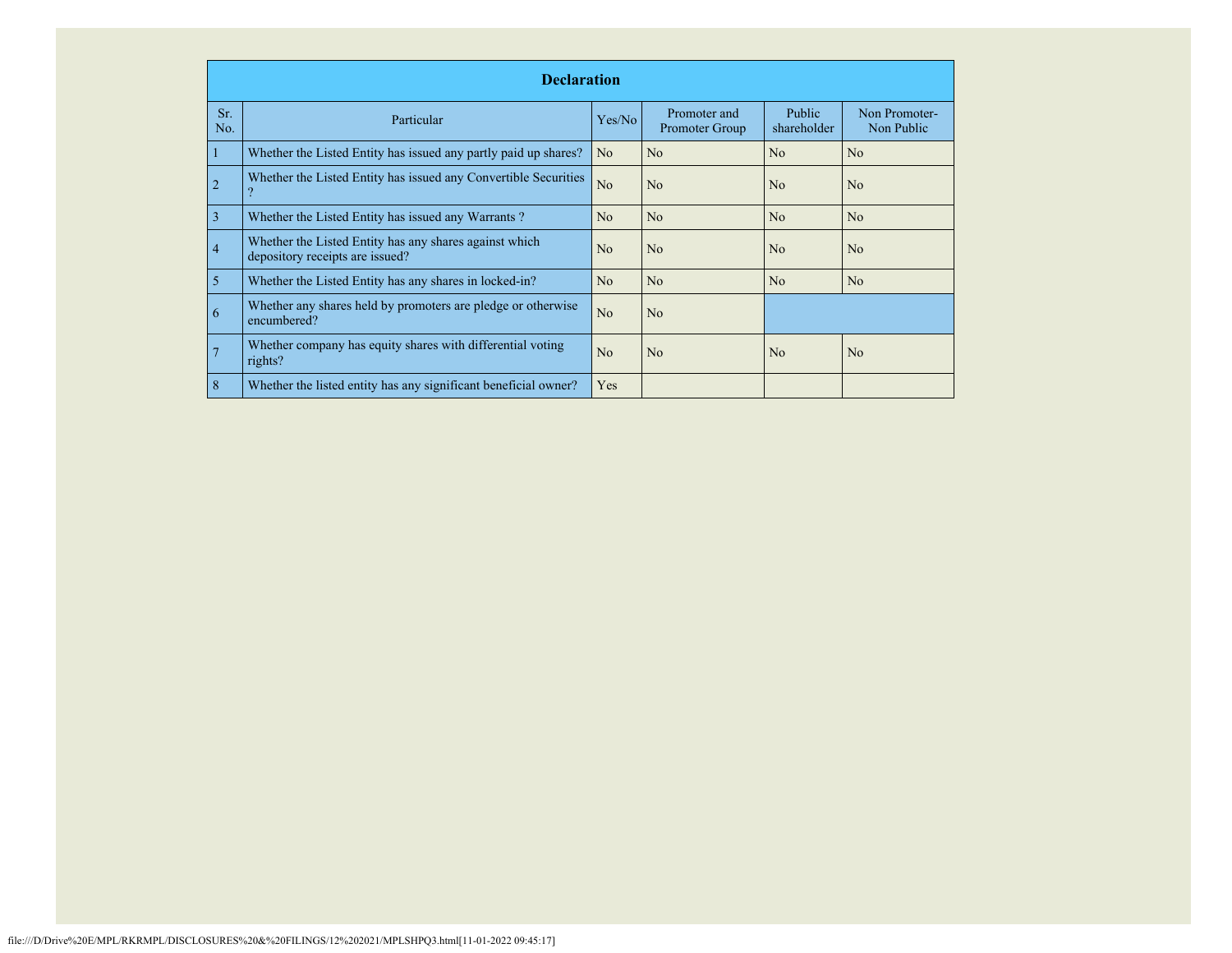|          | <b>Table I - Summary Statement holding of specified securities</b> |                                                       |             |                                 |                                |                                                 |                                                        |                                                                  |               |           |                                   |  |  |
|----------|--------------------------------------------------------------------|-------------------------------------------------------|-------------|---------------------------------|--------------------------------|-------------------------------------------------|--------------------------------------------------------|------------------------------------------------------------------|---------------|-----------|-----------------------------------|--|--|
|          |                                                                    | No. of                                                |             | No. Of<br>Partly                | No. Of                         | Total nos.                                      | Shareholding<br>as a % of total                        | Number of Voting Rights held in each<br>class of securities (IX) |               |           |                                   |  |  |
| Category | Category<br>of<br>shareholder<br>(II)                              | Nos. Of<br>shareholders<br>up equity<br>(III)<br>(IV) | fully paid  | paid-<br>up                     | shares<br>underlying           | shares held<br>$(VII) =$<br>$(IV)+(V)+$<br>(VI) | no. of shares<br>(calculated as                        | No of Voting (XIV) Rights                                        |               |           |                                   |  |  |
| (1)      |                                                                    |                                                       | shares held | equity<br>shares<br>held<br>(V) | Depository<br>Receipts<br>(VI) |                                                 | per SCRR,<br>1957) (VIII)<br>As a $%$ of<br>$(A+B+C2)$ | Class eg:<br>X                                                   | Class<br>eg:y | Total     | Total as<br>$a\%$ of<br>$(A+B+C)$ |  |  |
| (A)      | Promoter<br>$\&$<br>Promoter<br>Group                              | 5                                                     | 77167251    |                                 |                                | 77167251                                        | 44.86                                                  | 77167251                                                         |               | 77167251  | 44.86                             |  |  |
| (B)      | Public                                                             | 157184                                                | 94831978    |                                 |                                | 94831978                                        | 55.14                                                  | 94831978                                                         |               | 94831978  | 55.14                             |  |  |
| (C)      | Non<br>Promoter-<br>Non Public                                     |                                                       |             |                                 |                                |                                                 |                                                        |                                                                  |               |           |                                   |  |  |
| (C1)     | <b>Shares</b><br>underlying<br><b>DRs</b>                          |                                                       |             |                                 |                                |                                                 |                                                        |                                                                  |               |           |                                   |  |  |
| (C2)     | Shares held<br>by<br>Employee<br><b>Trusts</b>                     |                                                       |             |                                 |                                |                                                 |                                                        |                                                                  |               |           |                                   |  |  |
|          | Total                                                              | 157189                                                | 171999229   |                                 |                                | 171999229                                       | 100                                                    | 171999229                                                        |               | 171999229 | 100                               |  |  |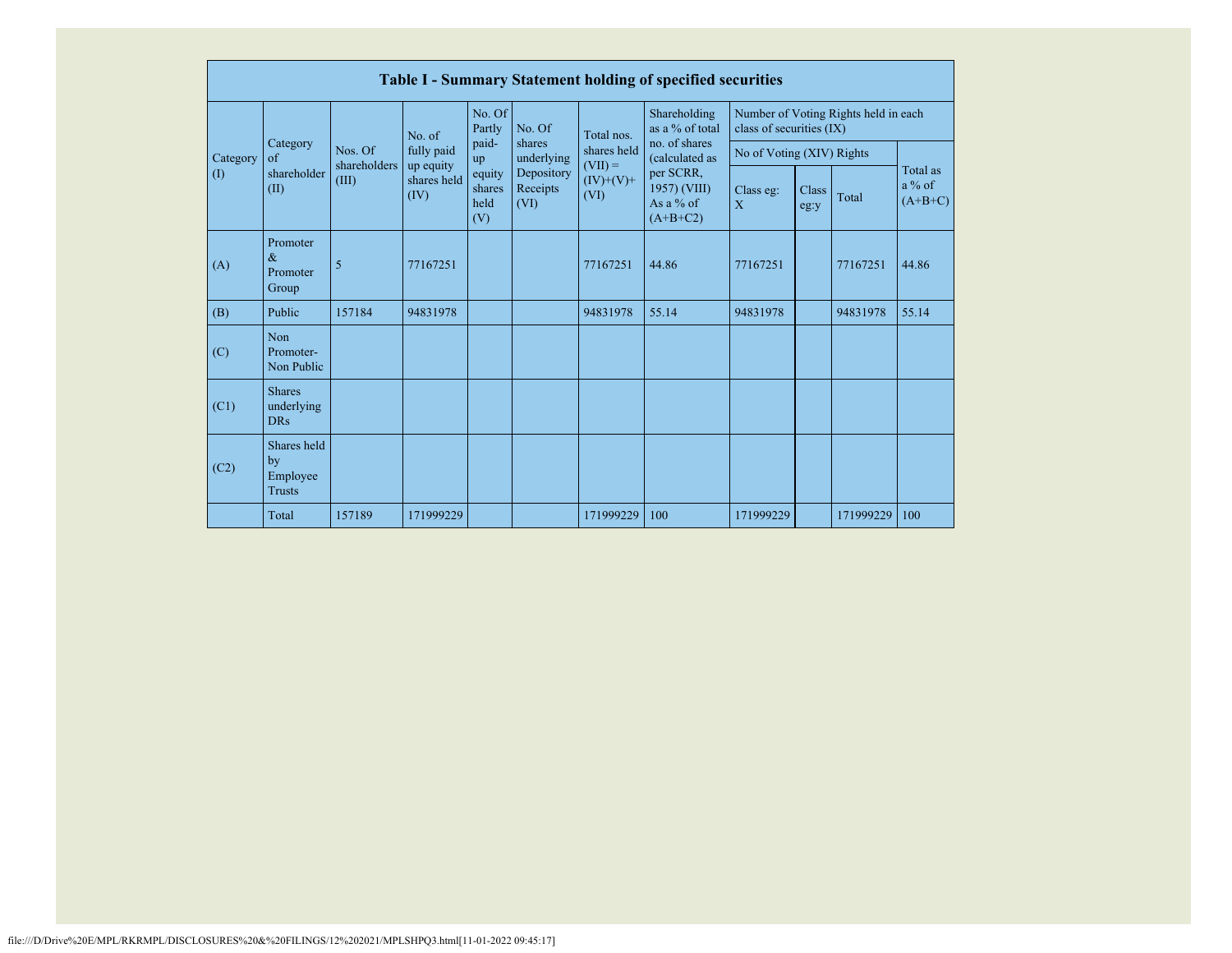|           |                                                |                                                 |                                       |                                                           | Table I - Summary Statement holding of specified securities                                |                                        |                                                           |                                                                               |                                                         |                                       |
|-----------|------------------------------------------------|-------------------------------------------------|---------------------------------------|-----------------------------------------------------------|--------------------------------------------------------------------------------------------|----------------------------------------|-----------------------------------------------------------|-------------------------------------------------------------------------------|---------------------------------------------------------|---------------------------------------|
| Category  | Category<br>of                                 | No. Of<br><b>Shares</b><br>Underlying           | No. of<br><b>Shares</b><br>Underlying | No. Of Shares<br>Underlying<br>Outstanding<br>convertible | Shareholding, as a %<br>assuming full<br>conversion of<br>convertible securities (         | Number of<br>Locked in<br>shares (XII) |                                                           | Number of<br><b>Shares</b><br>pledged or<br>otherwise<br>encumbered<br>(XIII) |                                                         | Number of<br>equity shares<br>held in |
| $\rm (I)$ | shareholder<br>(II)                            | Outstanding<br>convertible<br>securities<br>(X) | Outstanding<br>Warrants<br>$(X_i)$    | securities and<br>No. Of<br>Warrants $(X_i)$<br>(a)       | as a percentage of<br>diluted share capital)<br>$(XI) = (VII)+(X) As a$<br>% of $(A+B+C2)$ | No.<br>(a)                             | As $a$<br>$%$ of<br>total<br><b>Shares</b><br>held<br>(b) | No.<br>(a)                                                                    | As a<br>$%$ of<br>total<br><b>Shares</b><br>held<br>(b) | dematerialized<br>form $(XIV)$        |
| (A)       | Promoter<br>$\&$<br>Promoter<br>Group          |                                                 |                                       |                                                           | 44.86                                                                                      |                                        |                                                           |                                                                               |                                                         | 77167251                              |
| (B)       | Public                                         |                                                 |                                       |                                                           | 55.14                                                                                      |                                        |                                                           |                                                                               |                                                         | 88166821                              |
| (C)       | Non<br>Promoter-<br>Non Public                 |                                                 |                                       |                                                           |                                                                                            |                                        |                                                           |                                                                               |                                                         |                                       |
| (C1)      | <b>Shares</b><br>underlying<br><b>DRs</b>      |                                                 |                                       |                                                           |                                                                                            |                                        |                                                           |                                                                               |                                                         |                                       |
| (C2)      | Shares held<br>by<br>Employee<br><b>Trusts</b> |                                                 |                                       |                                                           |                                                                                            |                                        |                                                           |                                                                               |                                                         |                                       |
|           | Total                                          |                                                 |                                       |                                                           | 100                                                                                        |                                        |                                                           |                                                                               |                                                         | 165334072                             |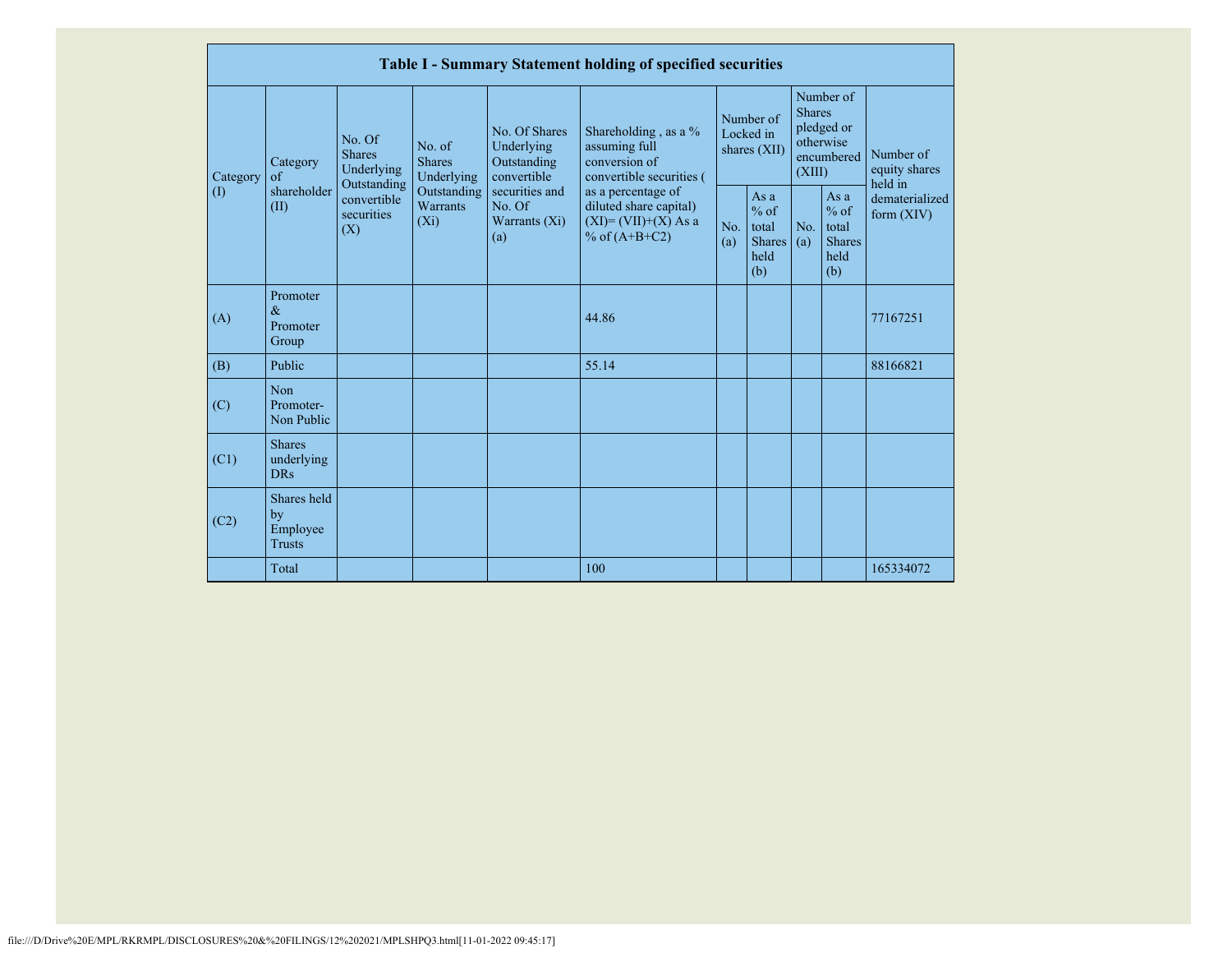|                                                                                                |                                            |                                                                                      |                                  |                                       |                                |                                  | Table II - Statement showing shareholding pattern of the Promoter and Promoter Group |                           |               |                                      |                                              |
|------------------------------------------------------------------------------------------------|--------------------------------------------|--------------------------------------------------------------------------------------|----------------------------------|---------------------------------------|--------------------------------|----------------------------------|--------------------------------------------------------------------------------------|---------------------------|---------------|--------------------------------------|----------------------------------------------|
|                                                                                                |                                            |                                                                                      |                                  | No.<br><b>Of</b>                      | No. Of                         |                                  | Shareholding<br>as a % of                                                            | class of securities (IX)  |               | Number of Voting Rights held in each |                                              |
|                                                                                                | Category &<br>Name of the                  | Nos. Of                                                                              | No. of<br>fully paid             | Partly<br>paid-                       | shares<br>underlying           | Total nos.<br>shares held        | total no. of<br>shares                                                               | No of Voting (XIV) Rights |               |                                      | Total                                        |
| Sr.                                                                                            | Shareholders<br>$\rm (I)$                  | shareholders<br>(III)                                                                | up equity<br>shares held<br>(IV) | up<br>equity<br>shares<br>held<br>(V) | Depository<br>Receipts<br>(VI) | $(VII) =$<br>$(IV)+(V)+$<br>(VI) | (calculated<br>as per SCRR,<br>1957) (VIII)<br>As a % of<br>$(A+B+C2)$               | Class eg:<br>X            | Class<br>eg:y | Total                                | as a $\%$<br>of<br>Total<br>Voting<br>rights |
| $\mathbf{A}$                                                                                   |                                            | Table II - Statement showing shareholding pattern of the Promoter and Promoter Group |                                  |                                       |                                |                                  |                                                                                      |                           |               |                                      |                                              |
| (1)                                                                                            | Indian                                     |                                                                                      |                                  |                                       |                                |                                  |                                                                                      |                           |               |                                      |                                              |
| (c)                                                                                            | Financial<br>Institutions/<br><b>Banks</b> | $\mathbf{1}$                                                                         | 11212500                         |                                       |                                | 11212500                         | 6.52                                                                                 | 11212500                  |               | 11212500                             | 6.52                                         |
| (d)                                                                                            | Any Other<br>(specify)                     | $\overline{4}$                                                                       | 65954751                         |                                       |                                | 65954751                         | 38.35                                                                                | 65954751                  |               | 65954751                             | 38.35                                        |
| Sub-Total<br>(A)(1)                                                                            |                                            | 5                                                                                    | 77167251                         |                                       |                                | 77167251                         | 44.86                                                                                | 77167251                  |               | 77167251                             | 44.86                                        |
| (2)                                                                                            | Foreign                                    |                                                                                      |                                  |                                       |                                |                                  |                                                                                      |                           |               |                                      |                                              |
| Total<br>Shareholding<br>of Promoter<br>and<br>Promoter<br>Group $(A)=$<br>$(A)(1)+(A)$<br>(2) |                                            | 5                                                                                    | 77167251                         |                                       |                                | 77167251                         | 44.86                                                                                | 77167251                  |               | 77167251                             | 44.86                                        |
| $\, {\bf B}$                                                                                   |                                            | Table III - Statement showing shareholding pattern of the Public shareholder         |                                  |                                       |                                |                                  |                                                                                      |                           |               |                                      |                                              |
| (1)                                                                                            | Institutions                               |                                                                                      |                                  |                                       |                                |                                  |                                                                                      |                           |               |                                      |                                              |
| (a)                                                                                            | Mutual<br>Funds                            | 6                                                                                    | 54900                            |                                       |                                | 54900                            | 0.03                                                                                 | 54900                     |               | 54900                                | 0.03                                         |
| (c)                                                                                            | Alternate<br>Investment<br>Funds           | $\mathbf{1}$                                                                         | 29350                            |                                       |                                | 29350                            | 0.02                                                                                 | 29350                     |               | 29350                                | 0.02                                         |
| (e)                                                                                            | Foreign<br>Portfolio<br>Investors          | 28                                                                                   | 4613074                          |                                       |                                | 4613074                          | 2.68                                                                                 | 4613074                   |               | 4613074                              | 2.68                                         |
| (f)                                                                                            | Financial<br>Institutions/<br><b>Banks</b> | 5                                                                                    | 1650                             |                                       |                                | 1650                             | $\boldsymbol{0}$                                                                     | 1650                      |               | 1650                                 | $\boldsymbol{0}$                             |
| Sub-Total<br>(B)(1)                                                                            |                                            | 40                                                                                   | 4698974                          |                                       |                                | 4698974                          | 2.73                                                                                 | 4698974                   |               | 4698974                              | 2.73                                         |
| (3)                                                                                            | Non-institutions                           |                                                                                      |                                  |                                       |                                |                                  |                                                                                      |                           |               |                                      |                                              |
|                                                                                                | Individuals -                              |                                                                                      |                                  |                                       |                                |                                  |                                                                                      |                           |               |                                      |                                              |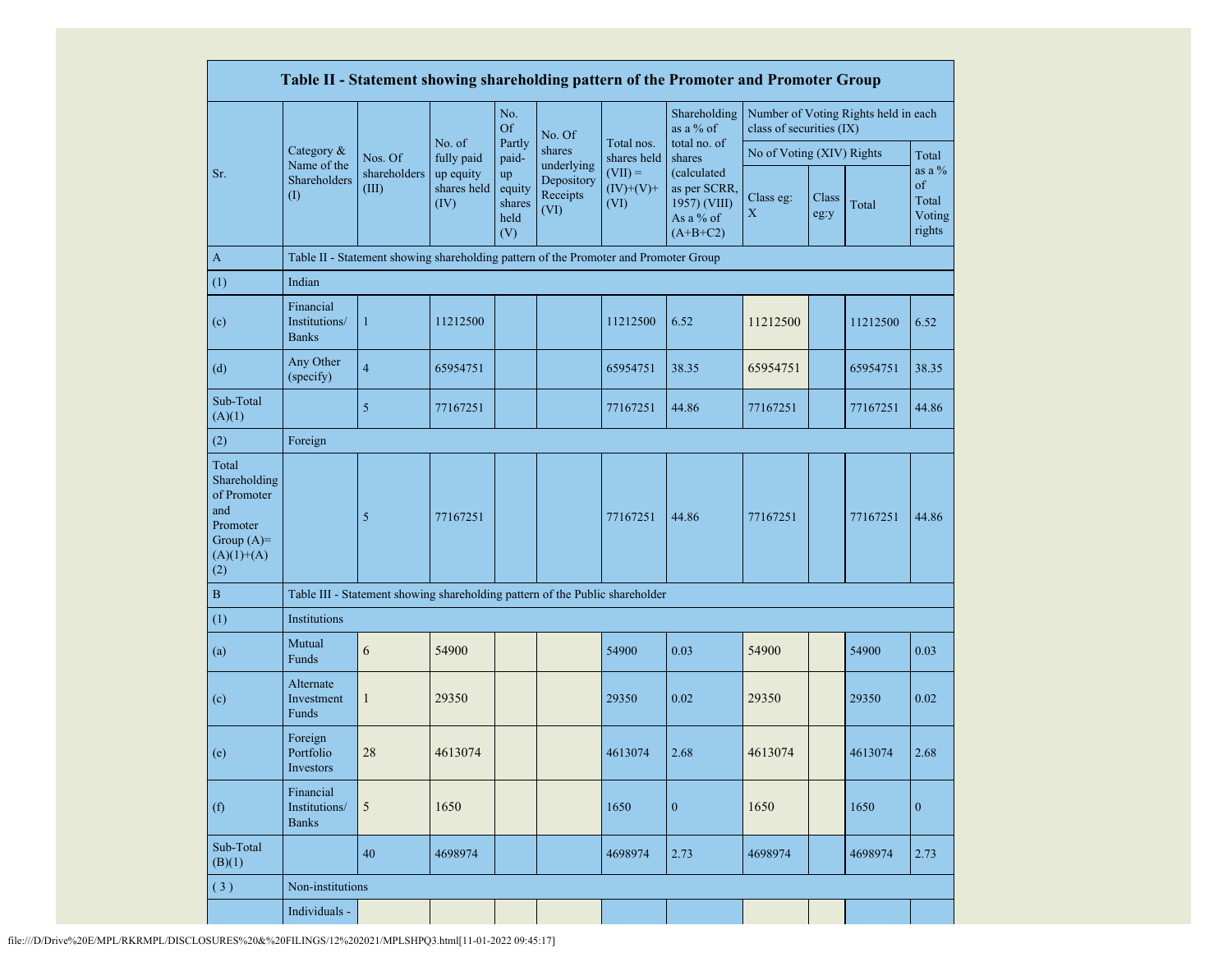| (a(i))                                                                        | i.Individual<br>shareholders<br>holding<br>nominal<br>share capital<br>up to Rs. 2<br>lakhs.                           | 152127 | 56515706  |  | 56515706  | 32.86                                                                                         | 56515706  | 56515706  | 32.86 |
|-------------------------------------------------------------------------------|------------------------------------------------------------------------------------------------------------------------|--------|-----------|--|-----------|-----------------------------------------------------------------------------------------------|-----------|-----------|-------|
| (a(ii))                                                                       | Individuals -<br>ii. Individual<br>shareholders<br>holding<br>nominal<br>share capital<br>in excess of<br>Rs. 2 lakhs. | 124    | 12569656  |  | 12569656  | 7.31                                                                                          | 12569656  | 12569656  | 7.31  |
| (e)                                                                           | Any Other<br>(specify)                                                                                                 | 4893   | 21047642  |  | 21047642  | 12.24                                                                                         | 21047642  | 21047642  | 12.24 |
| Sub-Total<br>(B)(3)                                                           |                                                                                                                        | 157144 | 90133004  |  | 90133004  | 52.4                                                                                          | 90133004  | 90133004  | 52.4  |
| <b>Total Public</b><br>Shareholding<br>$(B)= (B)(1) +$<br>$(B)(2)+(B)$<br>(3) |                                                                                                                        | 157184 | 94831978  |  | 94831978  | 55.14                                                                                         | 94831978  | 94831978  | 55.14 |
| $\mathbf C$                                                                   |                                                                                                                        |        |           |  |           | Table IV - Statement showing shareholding pattern of the Non Promoter- Non Public shareholder |           |           |       |
| Total (<br>$A+B+C2$ )                                                         |                                                                                                                        | 157189 | 171999229 |  | 171999229 | 100                                                                                           | 171999229 | 171999229 | 100   |
| Total<br>$(A+B+C)$                                                            |                                                                                                                        | 157189 | 171999229 |  | 171999229 | 100                                                                                           | 171999229 | 171999229 | 100   |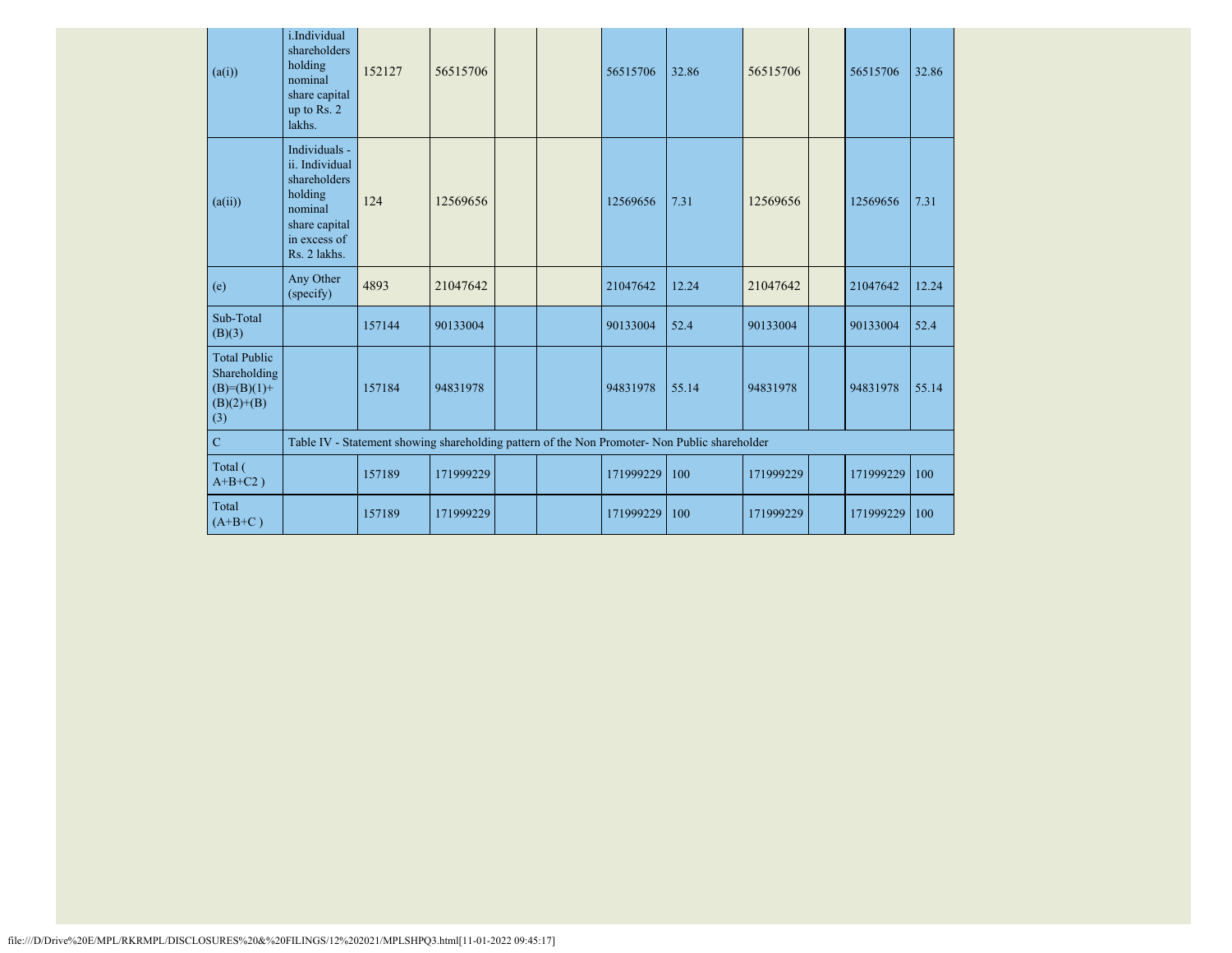|                                                                                         |                                                                                                                                |                         |                                                             | Table II - Statement showing shareholding pattern of the Promoter and Promoter Group |  |                                                  |                         |                                                         |                                       |  |
|-----------------------------------------------------------------------------------------|--------------------------------------------------------------------------------------------------------------------------------|-------------------------|-------------------------------------------------------------|--------------------------------------------------------------------------------------|--|--------------------------------------------------|-------------------------|---------------------------------------------------------|---------------------------------------|--|
|                                                                                         | No. Of<br>No. of<br><b>Shares</b><br><b>Shares</b><br>Underlying<br>Outstanding<br>convertible<br>securities<br>$(X_i)$<br>(X) | Underlying              | No. Of Shares<br>Underlying<br>Outstanding                  | Shareholding, as a %<br>assuming full conversion of<br>convertible securities (as a  |  | Number of<br>Locked in<br>shares (XII)           | <b>Shares</b><br>(XIII) | Number of<br>pledged or<br>otherwise<br>encumbered      | Number of<br>equity shares<br>held in |  |
| Sr.                                                                                     |                                                                                                                                | Outstanding<br>Warrants | convertible<br>securities and<br>No. Of Warrants<br>(Xi)(a) | percentage of diluted share<br>capital) $(XI) = (VII)+(X) As$<br>a % of $(A+B+C2)$   |  | As a<br>$%$ of<br>total<br>Shares<br>held<br>(b) | No.<br>(a)              | As a<br>$%$ of<br>total<br><b>Shares</b><br>held<br>(b) | dematerialized<br>form (XIV)          |  |
| $\mathbf{A}$                                                                            |                                                                                                                                |                         |                                                             | Table II - Statement showing shareholding pattern of the Promoter and Promoter Group |  |                                                  |                         |                                                         |                                       |  |
| (1)                                                                                     | Indian                                                                                                                         |                         |                                                             |                                                                                      |  |                                                  |                         |                                                         |                                       |  |
| (c)                                                                                     |                                                                                                                                |                         |                                                             | 6.52                                                                                 |  |                                                  |                         |                                                         | 11212500                              |  |
| (d)                                                                                     |                                                                                                                                |                         |                                                             | 38.35                                                                                |  |                                                  |                         |                                                         | 65954751                              |  |
| Sub-Total (A)<br>(1)                                                                    |                                                                                                                                |                         |                                                             | 44.86                                                                                |  |                                                  |                         |                                                         | 77167251                              |  |
| (2)                                                                                     | Foreign                                                                                                                        |                         |                                                             |                                                                                      |  |                                                  |                         |                                                         |                                       |  |
| Total<br>Shareholding<br>of Promoter<br>and Promoter<br>Group $(A)=$<br>$(A)(1)+(A)(2)$ |                                                                                                                                |                         |                                                             | 44.86                                                                                |  |                                                  |                         |                                                         | 77167251                              |  |
| $\, {\bf B}$                                                                            |                                                                                                                                |                         |                                                             | Table III - Statement showing shareholding pattern of the Public shareholder         |  |                                                  |                         |                                                         |                                       |  |
| (1)                                                                                     | Institutions                                                                                                                   |                         |                                                             |                                                                                      |  |                                                  |                         |                                                         |                                       |  |
| (a)                                                                                     |                                                                                                                                |                         |                                                             | 0.03                                                                                 |  |                                                  |                         |                                                         | 17850                                 |  |
| (c)                                                                                     |                                                                                                                                |                         |                                                             | 0.02                                                                                 |  |                                                  |                         |                                                         | 29350                                 |  |
| (e)                                                                                     |                                                                                                                                |                         |                                                             | 2.68                                                                                 |  |                                                  |                         |                                                         | 4613074                               |  |
| (f)                                                                                     |                                                                                                                                |                         |                                                             | $\boldsymbol{0}$                                                                     |  |                                                  |                         |                                                         | 150                                   |  |
| Sub-Total (B)<br>(1)                                                                    |                                                                                                                                |                         |                                                             | 2.73                                                                                 |  |                                                  |                         |                                                         | 4660424                               |  |
| (3)                                                                                     | Non-institutions                                                                                                               |                         |                                                             |                                                                                      |  |                                                  |                         |                                                         |                                       |  |
| (a(i))                                                                                  |                                                                                                                                |                         |                                                             | 32.86                                                                                |  |                                                  |                         |                                                         | 50382374                              |  |
| (a(ii))                                                                                 |                                                                                                                                |                         |                                                             | 7.31                                                                                 |  |                                                  |                         |                                                         | 12494746                              |  |
| (e)                                                                                     |                                                                                                                                |                         |                                                             | 12.24                                                                                |  |                                                  |                         |                                                         | 20629277                              |  |
| Sub-Total (B)<br>(3)                                                                    |                                                                                                                                |                         |                                                             | 52.4                                                                                 |  |                                                  |                         |                                                         | 83506397                              |  |
| <b>Total Public</b><br>Shareholding                                                     |                                                                                                                                |                         |                                                             |                                                                                      |  |                                                  |                         |                                                         |                                       |  |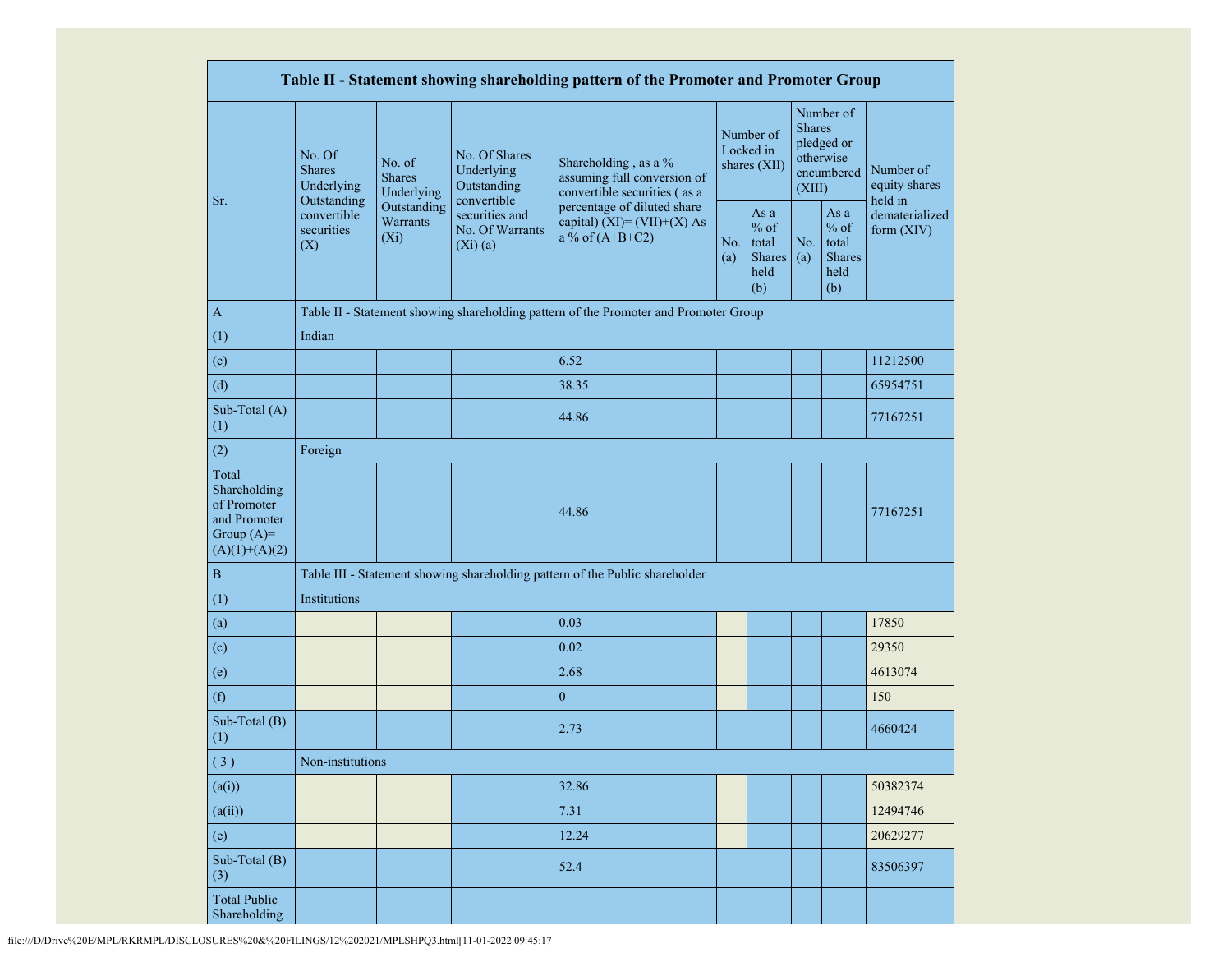| $(B)=(B)(1)+$<br>$(B)(2)+(B)(3)$ |  | 55.14                                                                                         |  |  | 88166821  |
|----------------------------------|--|-----------------------------------------------------------------------------------------------|--|--|-----------|
|                                  |  | Table IV - Statement showing shareholding pattern of the Non Promoter- Non Public shareholder |  |  |           |
| Total<br>$A+B+C2$ )              |  | 100                                                                                           |  |  | 165334072 |
| Total $(A+B+C)$                  |  | 100                                                                                           |  |  | 165334072 |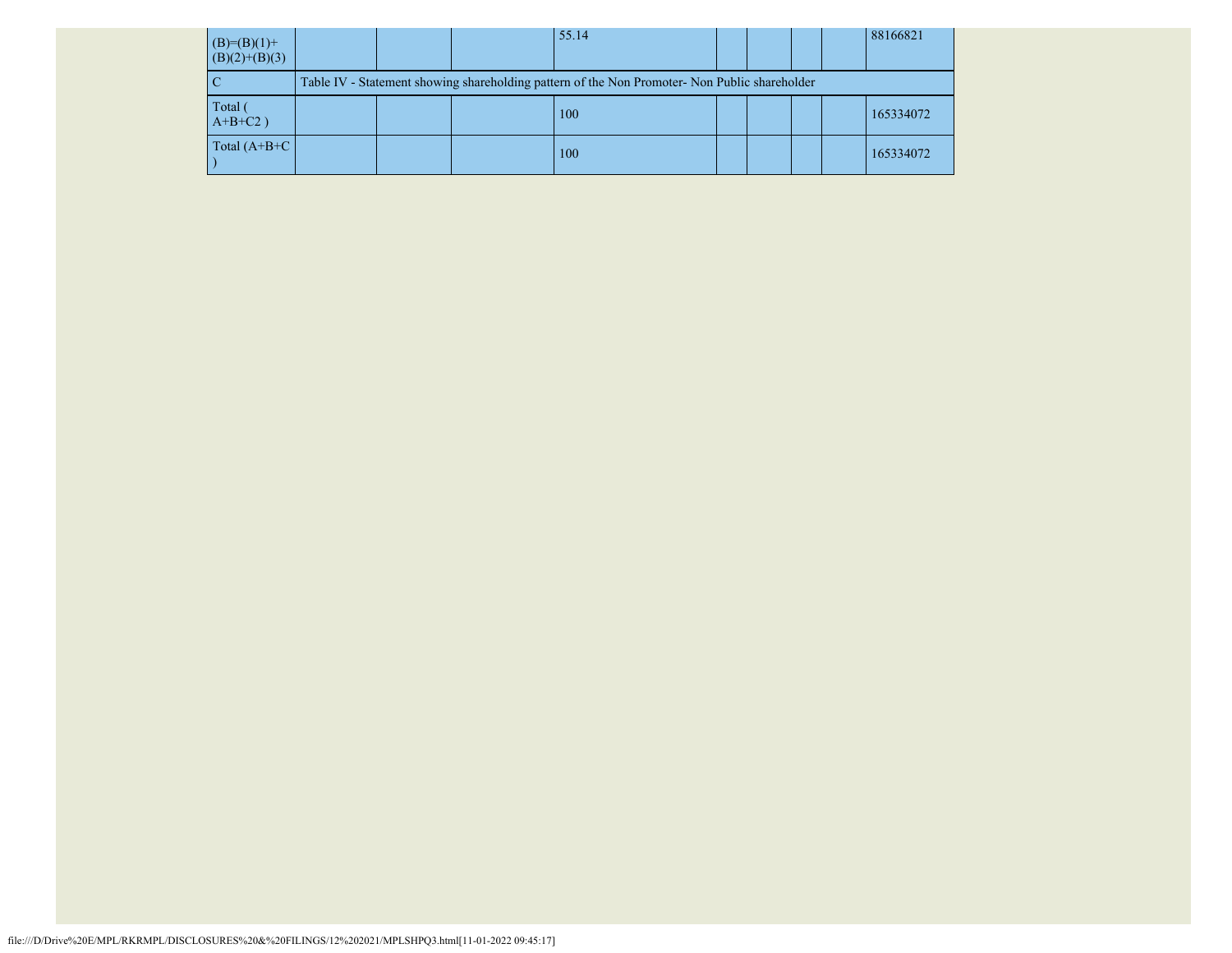|                                                                                                                      | <b>Financial Institutions/ Banks</b>                          |                       |
|----------------------------------------------------------------------------------------------------------------------|---------------------------------------------------------------|-----------------------|
| Searial No.                                                                                                          | $\mathbf{1}$                                                  |                       |
| Name of the<br>Shareholders (I)                                                                                      | TAMILNADU INDUSTRIAL DEVELOPMENT CORPORATION LTD              | Click here to go back |
| PAN(II)                                                                                                              | AAACT3409P                                                    | Total                 |
| No. of fully paid<br>up equity shares<br>held (IV)                                                                   | 11212500                                                      | 11212500              |
| No. Of Partly paid-<br>up equity shares<br>held (V)                                                                  |                                                               |                       |
| No. Of shares<br>underlying<br>Depository<br>Receipts (VI)                                                           |                                                               |                       |
| Total nos. shares<br>held $(VII) = (IV) +$<br>$(V)$ + $(VI)$                                                         | 11212500                                                      | 11212500              |
| Shareholding as a<br>% of total no. of<br>shares (calculated<br>as per SCRR,<br>1957) (VIII) As a<br>% of $(A+B+C2)$ | 6.52                                                          | 6.52                  |
|                                                                                                                      | Number of Voting Rights held in each class of securities (IX) |                       |
| Class eg: X                                                                                                          | 11212500                                                      | 11212500              |
| Class eg:y                                                                                                           |                                                               |                       |
| Total                                                                                                                | 11212500                                                      | 11212500              |
| Total as a % of<br><b>Total Voting rights</b>                                                                        | 6.52                                                          | 6.52                  |
| No. Of Shares<br>Underlying<br>Outstanding<br>convertible<br>securities $(X)$                                        |                                                               |                       |
| No. of Shares<br>Underlying<br>Outstanding<br>Warrants (Xi)                                                          |                                                               |                       |
| No. Of Shares<br>Underlying<br>Outstanding<br>convertible<br>securities and No.<br>Of Warrants (Xi)<br>(a)           |                                                               |                       |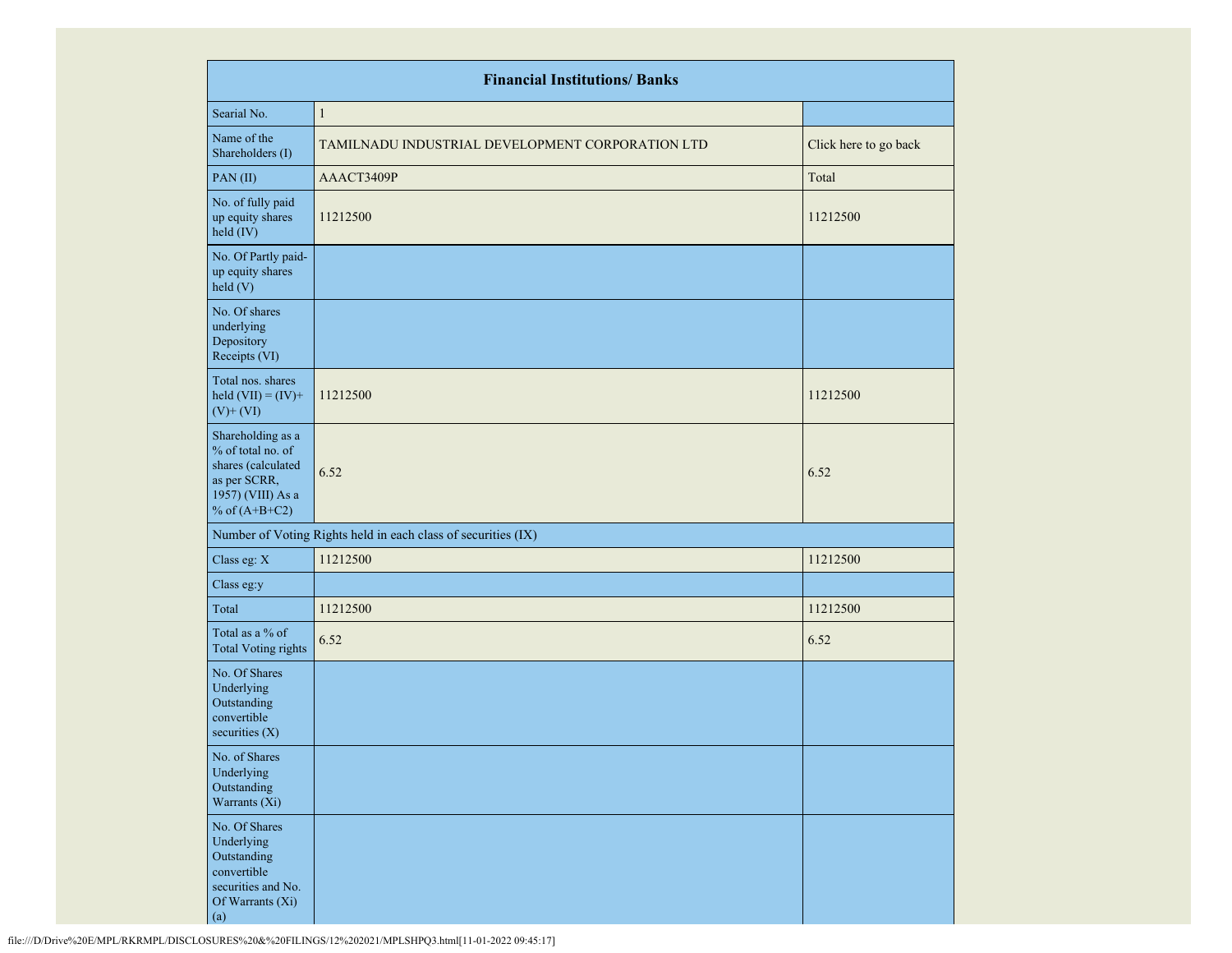| Shareholding, as a<br>% assuming full<br>conversion of<br>convertible<br>securities (as a<br>percentage of<br>diluted share<br>capital) (XI)=<br>$(VII)+(X)$ As a %<br>of $(A+B+C2)$ | 6.52                                                    | 6.52     |
|--------------------------------------------------------------------------------------------------------------------------------------------------------------------------------------|---------------------------------------------------------|----------|
| Number of Locked in shares (XII)                                                                                                                                                     |                                                         |          |
| No. (a)                                                                                                                                                                              |                                                         |          |
| As a % of total<br>Shares held (b)                                                                                                                                                   |                                                         |          |
|                                                                                                                                                                                      | Number of Shares pledged or otherwise encumbered (XIII) |          |
| No. (a)                                                                                                                                                                              |                                                         |          |
| As a % of total<br>Shares held (b)                                                                                                                                                   |                                                         |          |
| Number of equity<br>shares held in<br>dematerialized<br>form $(XIV)$                                                                                                                 | 11212500                                                | 11212500 |
| Reason for not providing PAN                                                                                                                                                         |                                                         |          |
| Reason for not<br>providing PAN                                                                                                                                                      |                                                         |          |
| Shareholder type                                                                                                                                                                     | Promoter                                                |          |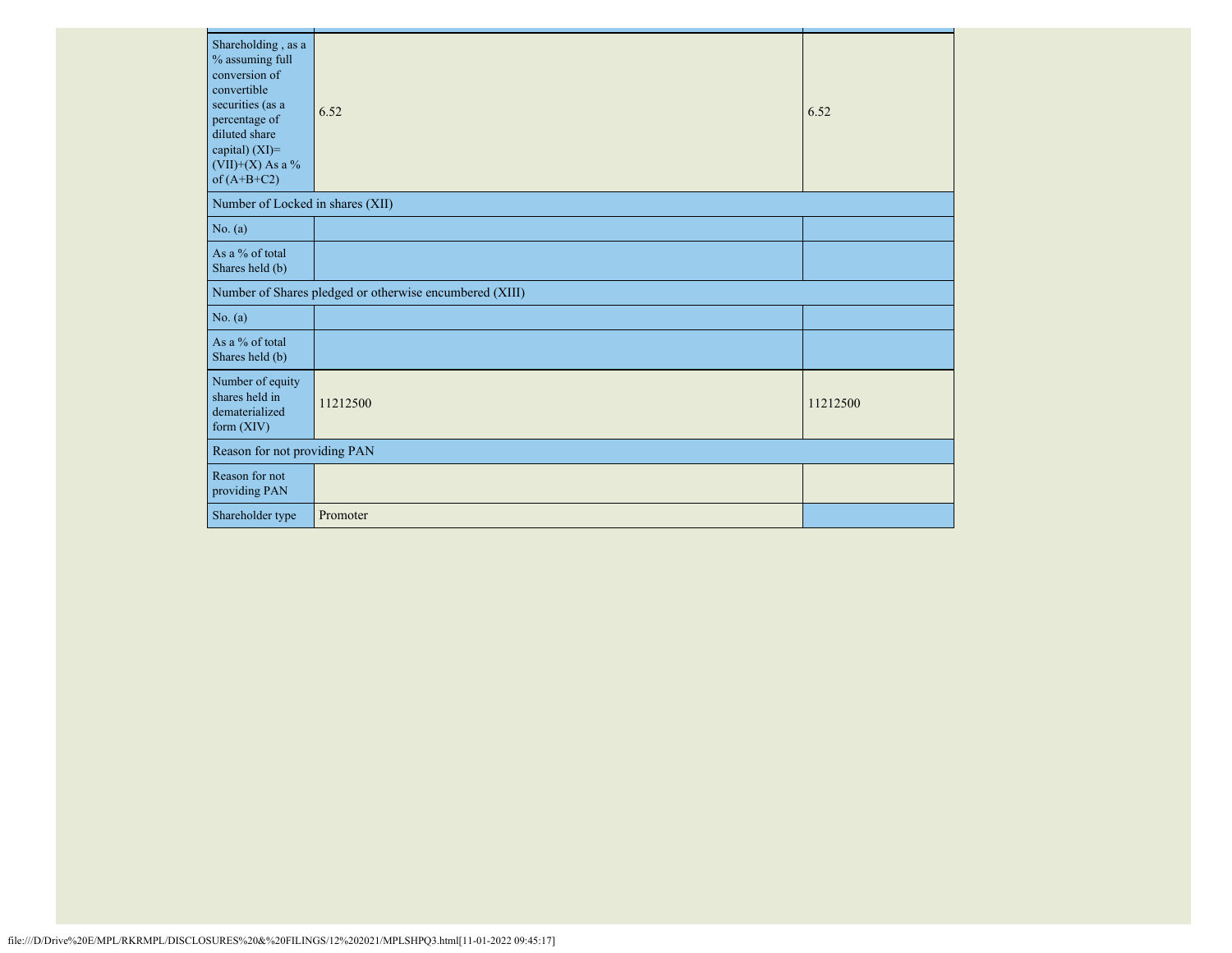|                                                                                                                      |                                                               | <b>Any Other (specify)</b>                                               |                                                    |                                        |                          |
|----------------------------------------------------------------------------------------------------------------------|---------------------------------------------------------------|--------------------------------------------------------------------------|----------------------------------------------------|----------------------------------------|--------------------------|
| Searial No.                                                                                                          | $\mathbf{1}$                                                  | $\sqrt{2}$                                                               | $\overline{3}$                                     | $\overline{4}$                         |                          |
| Category                                                                                                             | <b>Bodies Corporate</b>                                       | <b>Bodies Corporate</b>                                                  | <b>Bodies Corporate</b>                            | Director or<br>Director's<br>Relatives | Click here<br>to go back |
| Name of the<br>Shareholders (I)                                                                                      | <b>SIDD LIFE SCIENCES</b><br>PRIVATE LIMITED                  | SOUTHERN PETROCHEMICAL<br><b>INDUSTRIES</b><br><b>CORPORATIONLIMITED</b> | <b>RANFORD</b><br><b>INVESTMENTS</b><br><b>LTD</b> | <b>ASHWIN C</b><br><b>MUTHIAH</b>      |                          |
| PAN(II)                                                                                                              | AAECS9251J                                                    | AAACS4668K                                                               | AADCR5452K                                         | AAEPA4148H                             | Total                    |
| No. of the<br>Shareholders (I)                                                                                       | $\mathbf{1}$                                                  | $\mathbf{1}$                                                             | $\mathbf{1}$                                       | $\mathbf{1}$                           | $\overline{4}$           |
| No. of fully paid<br>up equity shares<br>held (IV)                                                                   | 65846053                                                      | 10000                                                                    | 85050                                              | 13648                                  | 65954751                 |
| No. Of Partly paid-<br>up equity shares<br>held(V)                                                                   |                                                               |                                                                          |                                                    |                                        |                          |
| No. Of shares<br>underlying<br>Depository<br>Receipts (VI)                                                           |                                                               |                                                                          |                                                    |                                        |                          |
| Total nos. shares<br>held $(VII) = (IV) +$<br>$(V)$ + $(VI)$                                                         | 65846053                                                      | 10000                                                                    | 85050                                              | 13648                                  | 65954751                 |
| Shareholding as a<br>% of total no. of<br>shares (calculated<br>as per SCRR,<br>1957) (VIII) As a<br>% of $(A+B+C2)$ | 38.28                                                         | 0.01                                                                     | 0.05                                               | 0.01                                   | 38.35                    |
|                                                                                                                      | Number of Voting Rights held in each class of securities (IX) |                                                                          |                                                    |                                        |                          |
| Class eg: X                                                                                                          | 65846053                                                      | 10000                                                                    | 85050                                              | 13648                                  | 65954751                 |
| Class eg:y                                                                                                           |                                                               |                                                                          |                                                    |                                        |                          |
| Total                                                                                                                | 65846053                                                      | 10000                                                                    | 85050                                              | 13648                                  | 65954751                 |
| Total as a % of<br><b>Total Voting rights</b>                                                                        | 38.28                                                         | 0.01                                                                     | 0.05                                               | 0.01                                   | 38.35                    |
| No. Of Shares<br>Underlying<br>Outstanding<br>convertible<br>securities $(X)$                                        |                                                               |                                                                          |                                                    |                                        |                          |
| No. of Shares<br>Underlying<br>Outstanding                                                                           |                                                               |                                                                          |                                                    |                                        |                          |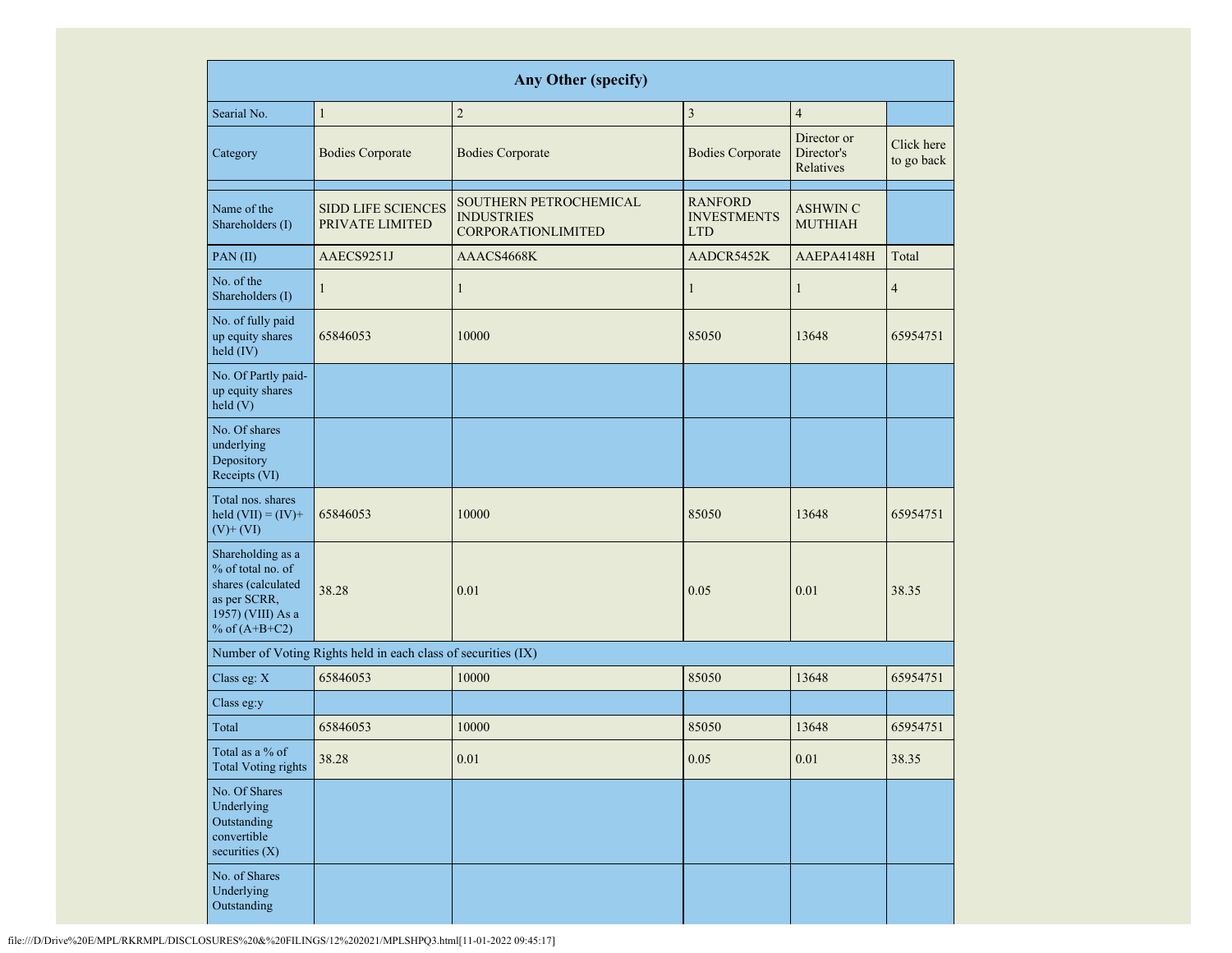| Warrants (Xi)                                                                                                                                                                      |                                                         |          |                |                |          |
|------------------------------------------------------------------------------------------------------------------------------------------------------------------------------------|---------------------------------------------------------|----------|----------------|----------------|----------|
| No. Of Shares<br>Underlying<br>Outstanding<br>convertible<br>securities and No.<br>Of Warrants $(X_i)$<br>(a)                                                                      |                                                         |          |                |                |          |
| Shareholding, as a<br>% assuming full<br>conversion of<br>convertible<br>securities (as a<br>percentage of<br>diluted share<br>capital) (XI)=<br>(VII)+(X) As a %<br>of $(A+B+C2)$ | 38.28                                                   | 0.01     | 0.05           | 0.01           | 38.35    |
| Number of Locked in shares (XII)                                                                                                                                                   |                                                         |          |                |                |          |
| No. (a)                                                                                                                                                                            |                                                         |          |                |                |          |
| As a % of total<br>Shares held (b)                                                                                                                                                 |                                                         |          |                |                |          |
|                                                                                                                                                                                    | Number of Shares pledged or otherwise encumbered (XIII) |          |                |                |          |
| No. (a)                                                                                                                                                                            |                                                         |          |                |                |          |
| As a % of total<br>Shares held (b)                                                                                                                                                 |                                                         |          |                |                |          |
| Number of equity<br>shares held in<br>dematerialized<br>form $(XIV)$                                                                                                               | 65846053                                                | 10000    | 85050          | 13648          | 65954751 |
| Reason for not providing PAN                                                                                                                                                       |                                                         |          |                |                |          |
| Reason for not<br>providing PAN                                                                                                                                                    |                                                         |          |                |                |          |
| Shareholder type                                                                                                                                                                   | Promoter                                                | Promoter | Promoter Group | Promoter Group |          |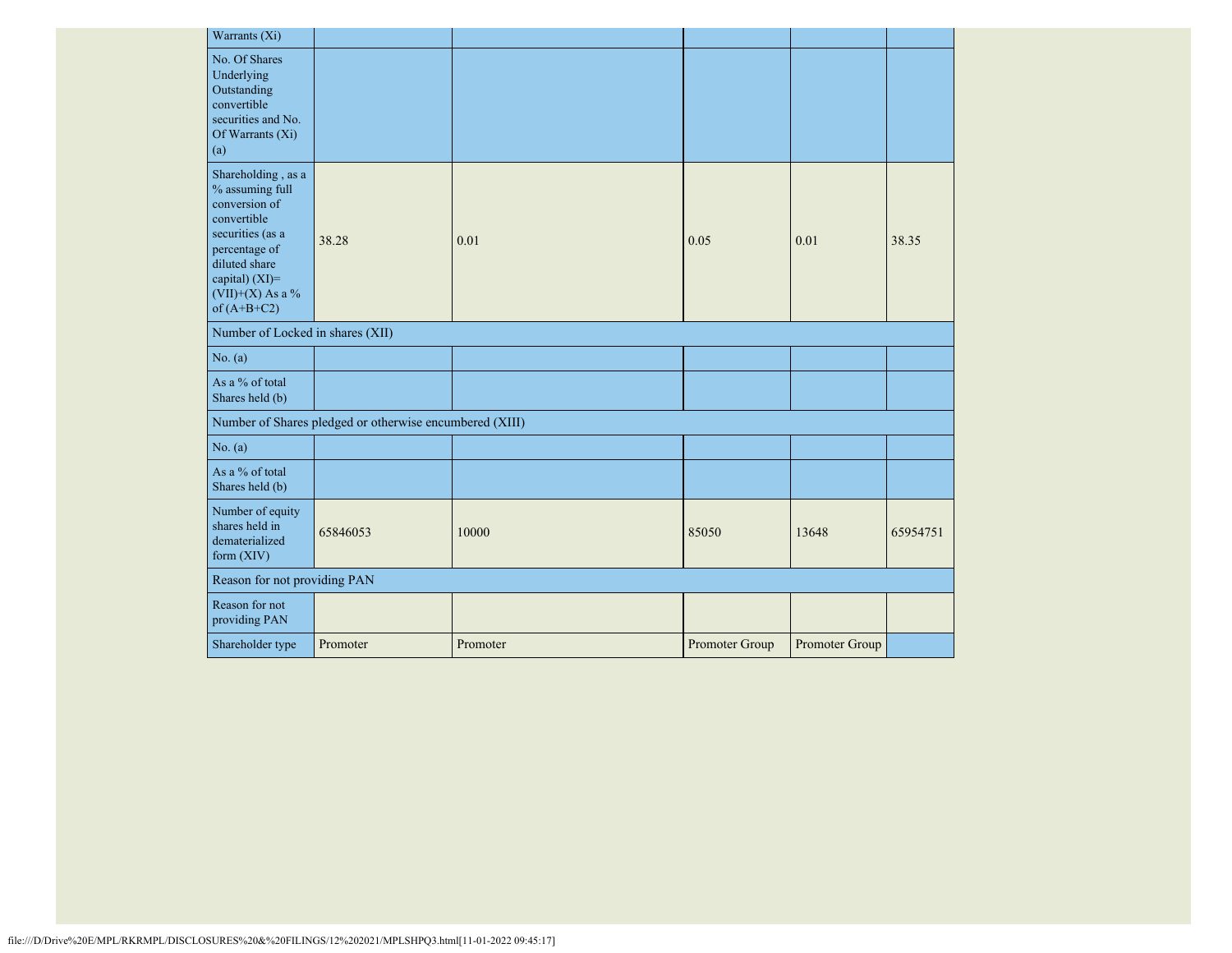| <b>Any Other (specify)</b>                                                                                           |                                                      |                            |                                                        |                     |                      |                                                      |                |
|----------------------------------------------------------------------------------------------------------------------|------------------------------------------------------|----------------------------|--------------------------------------------------------|---------------------|----------------------|------------------------------------------------------|----------------|
| Searial No.                                                                                                          | $\mathbf{1}$                                         | $\sqrt{2}$                 | $\overline{\mathbf{3}}$                                | $\overline{4}$      | 5                    | 6                                                    | $\overline{7}$ |
| Category                                                                                                             | Unclaimed or<br><b>Suspense or Escrow</b><br>Account | <b>Bodies</b><br>Corporate | <b>Bodies Corporate</b>                                | Clearing<br>Members | Foreign<br>Nationals | Foreign Portfolio<br>Investor (Category -<br>$III$ ) | <b>HUF</b>     |
| Category / More<br>than 1 percentage                                                                                 | Category                                             | Category                   | More than 1<br>percentage of<br>shareholding           | Category            | Category             | Category                                             | Category       |
| Name of the<br>Shareholders (I)                                                                                      |                                                      |                            | <b>MERCANTILE</b><br><b>VENTURES</b><br><b>LIMITED</b> |                     |                      |                                                      |                |
| $PAN$ (II)                                                                                                           |                                                      |                            | AAICM6095N                                             |                     |                      |                                                      |                |
| No. of the<br>Shareholders (I)                                                                                       | $\mathbf{1}$                                         | 531                        | $\mathbf{1}$                                           | 70                  | $\mathbf{1}$         | $\mathbf{1}$                                         | 1741           |
| No. of fully paid<br>up equity shares<br>held $(IV)$                                                                 | 82949                                                | 6653801                    | 2497810                                                | 206640              | 150                  | 3300                                                 | 3202013        |
| No. Of Partly paid-<br>up equity shares<br>held(V)                                                                   |                                                      |                            |                                                        |                     |                      |                                                      |                |
| No. Of shares<br>underlying<br>Depository<br>Receipts (VI)                                                           |                                                      |                            |                                                        |                     |                      |                                                      |                |
| Total nos. shares<br>held $(VII) = (IV) +$<br>$(V)$ + $(VI)$                                                         | 82949                                                | 6653801                    | 2497810                                                | 206640              | 150                  | 3300                                                 | 3202013        |
| Shareholding as a<br>% of total no. of<br>shares (calculated<br>as per SCRR,<br>1957) (VIII) As a<br>% of $(A+B+C2)$ | 0.05                                                 | 3.87                       | 1.45                                                   | 0.12                | $\boldsymbol{0}$     | $\mathbf{0}$                                         | 1.86           |
| Number of Voting Rights held in each class of securities (IX)                                                        |                                                      |                            |                                                        |                     |                      |                                                      |                |
| Class eg: X                                                                                                          | 82949                                                | 6653801                    | 2497810                                                | 206640              | 150                  | 3300                                                 | 3202013        |
| Class eg:y                                                                                                           |                                                      |                            |                                                        |                     |                      |                                                      |                |
| Total                                                                                                                | 82949                                                | 6653801                    | 2497810                                                | 206640              | 150                  | 3300                                                 | 3202013        |
| Total as a % of<br><b>Total Voting rights</b>                                                                        | 0.05                                                 | 3.87                       | 1.45                                                   | 0.12                | $\boldsymbol{0}$     | $\boldsymbol{0}$                                     | 1.86           |
| No. Of Shares<br>Underlying<br>Outstanding<br>convertible<br>securities $(X)$                                        |                                                      |                            |                                                        |                     |                      |                                                      |                |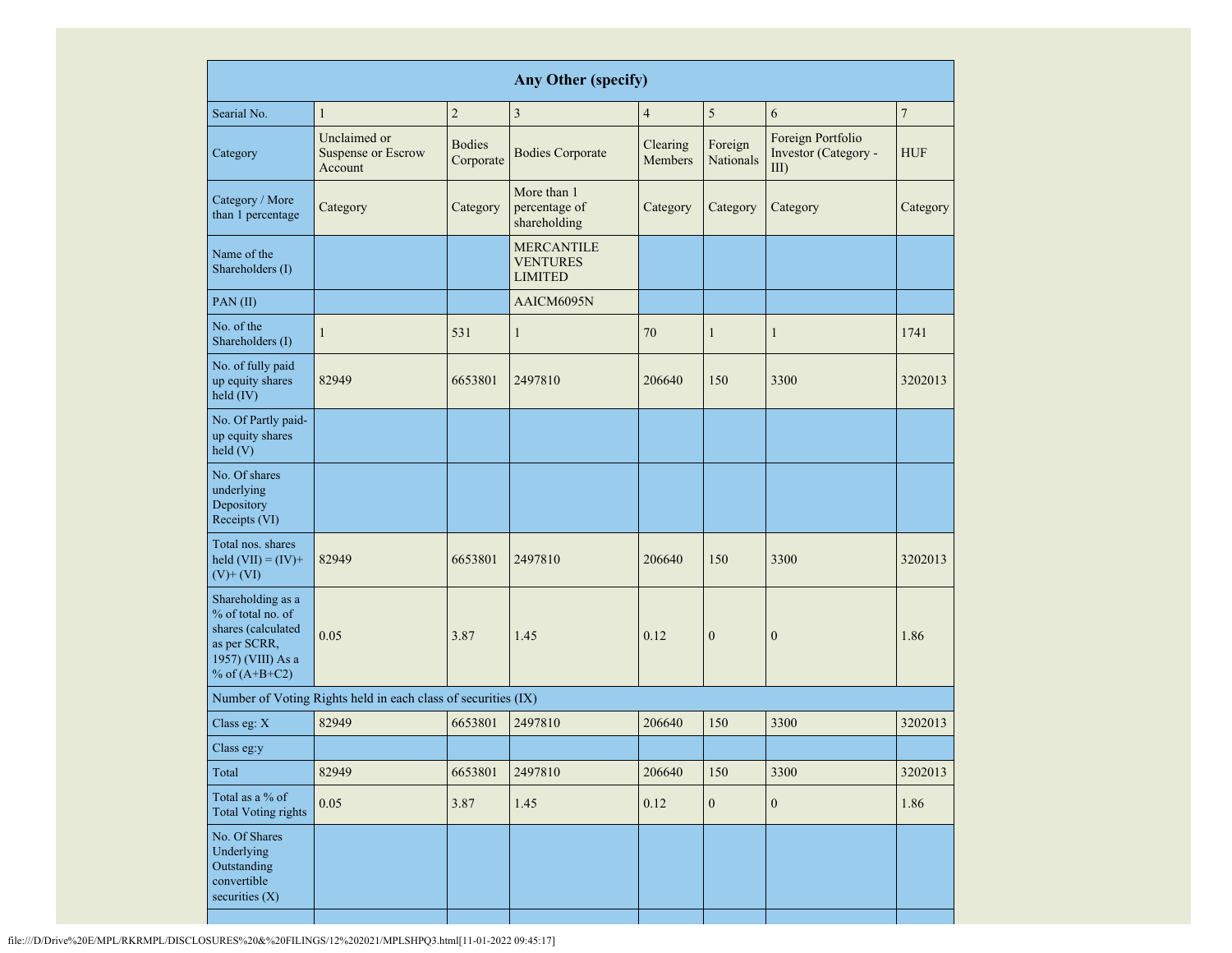| No. of Shares<br>Underlying<br>Outstanding<br>Warrants (Xi)                                                                                                                        |                                  |         |         |        |              |              |         |
|------------------------------------------------------------------------------------------------------------------------------------------------------------------------------------|----------------------------------|---------|---------|--------|--------------|--------------|---------|
| No. Of Shares<br>Underlying<br>Outstanding<br>convertible<br>securities and No.<br>Of Warrants (Xi)<br>(a)                                                                         |                                  |         |         |        |              |              |         |
| Shareholding, as a<br>% assuming full<br>conversion of<br>convertible<br>securities (as a<br>percentage of<br>diluted share<br>capital) (XI)=<br>(VII)+(X) As a %<br>of $(A+B+C2)$ | 0.05                             | 3.87    | 1.45    | 0.12   | $\mathbf{0}$ | $\mathbf{0}$ | 1.86    |
|                                                                                                                                                                                    | Number of Locked in shares (XII) |         |         |        |              |              |         |
| No. (a)                                                                                                                                                                            |                                  |         |         |        |              |              |         |
| As a % of total<br>Shares held (b)                                                                                                                                                 |                                  |         |         |        |              |              |         |
| Number of equity<br>shares held in<br>dematerialized<br>form (XIV)                                                                                                                 | 82949                            | 6501551 | 2497810 | 206640 | 150          | 3300         | 3201998 |
|                                                                                                                                                                                    | Reason for not providing PAN     |         |         |        |              |              |         |
| Reason for not<br>providing PAN                                                                                                                                                    |                                  |         |         |        |              |              |         |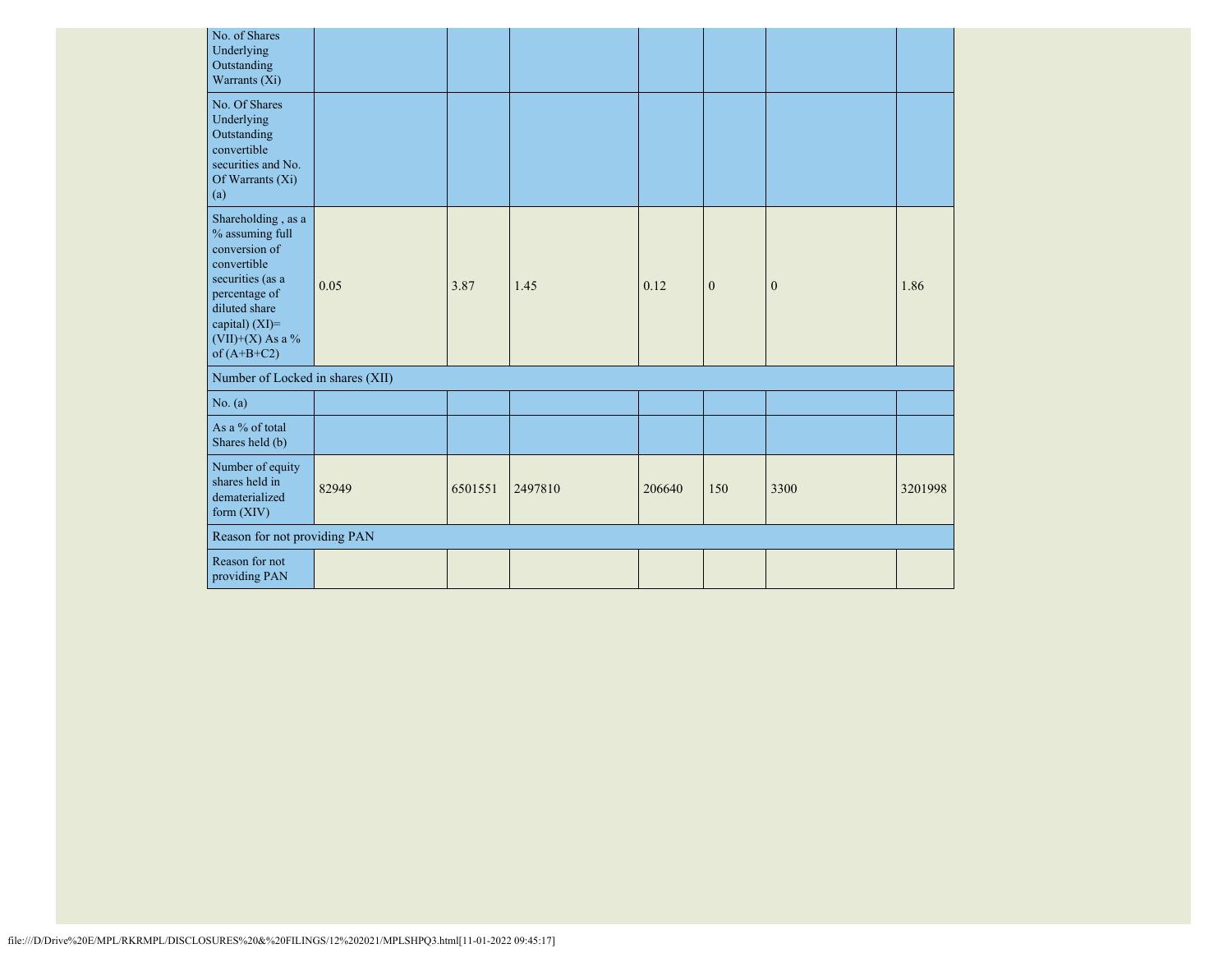| Any Other (specify)                                                                                                  |             |                                                               |                  |                       |  |
|----------------------------------------------------------------------------------------------------------------------|-------------|---------------------------------------------------------------|------------------|-----------------------|--|
| Searial No.                                                                                                          | $\,8\,$     | 9                                                             | $10\,$           |                       |  |
| Category                                                                                                             | <b>IEPF</b> | Non-Resident Indian (NRI)                                     | <b>Trusts</b>    |                       |  |
| Category / More<br>than 1 percentage                                                                                 | Category    | Category                                                      | Category         |                       |  |
| Name of the<br>Shareholders (I)                                                                                      |             |                                                               |                  | Click here to go back |  |
| PAN(II)                                                                                                              |             |                                                               |                  | Total                 |  |
| No. of the<br>Shareholders (I)                                                                                       | $\sqrt{2}$  | 2544                                                          | $\overline{c}$   | 4893                  |  |
| No. of fully paid<br>up equity shares<br>held (IV)                                                                   | 7659271     | 3235978                                                       | 3540             | 21047642              |  |
| No. Of Partly paid-<br>up equity shares<br>held (V)                                                                  |             |                                                               |                  |                       |  |
| No. Of shares<br>underlying<br>Depository<br>Receipts (VI)                                                           |             |                                                               |                  |                       |  |
| Total nos. shares<br>held $(VII) = (IV) +$<br>$(V)$ + $(VI)$                                                         | 7659271     | 3235978                                                       | 3540             | 21047642              |  |
| Shareholding as a<br>% of total no. of<br>shares (calculated<br>as per SCRR,<br>1957) (VIII) As a<br>% of $(A+B+C2)$ | 4.45        | 1.88                                                          | $\boldsymbol{0}$ | 12.23                 |  |
|                                                                                                                      |             | Number of Voting Rights held in each class of securities (IX) |                  |                       |  |
| Class eg: X                                                                                                          | 7659271     | 3235978                                                       | 3540             | 21047642              |  |
| Class eg:y                                                                                                           |             |                                                               |                  |                       |  |
| Total                                                                                                                | 7659271     | 3235978                                                       | 3540             | 21047642              |  |
| Total as a % of<br>Total Voting rights                                                                               | 4.45        | 1.88                                                          | $\boldsymbol{0}$ | 12.23                 |  |
| No. Of Shares<br>Underlying<br>Outstanding<br>convertible<br>securities (X)                                          |             |                                                               |                  |                       |  |
| No. of Shares<br>Underlying<br>Outstanding<br>Warrants (Xi)                                                          |             |                                                               |                  |                       |  |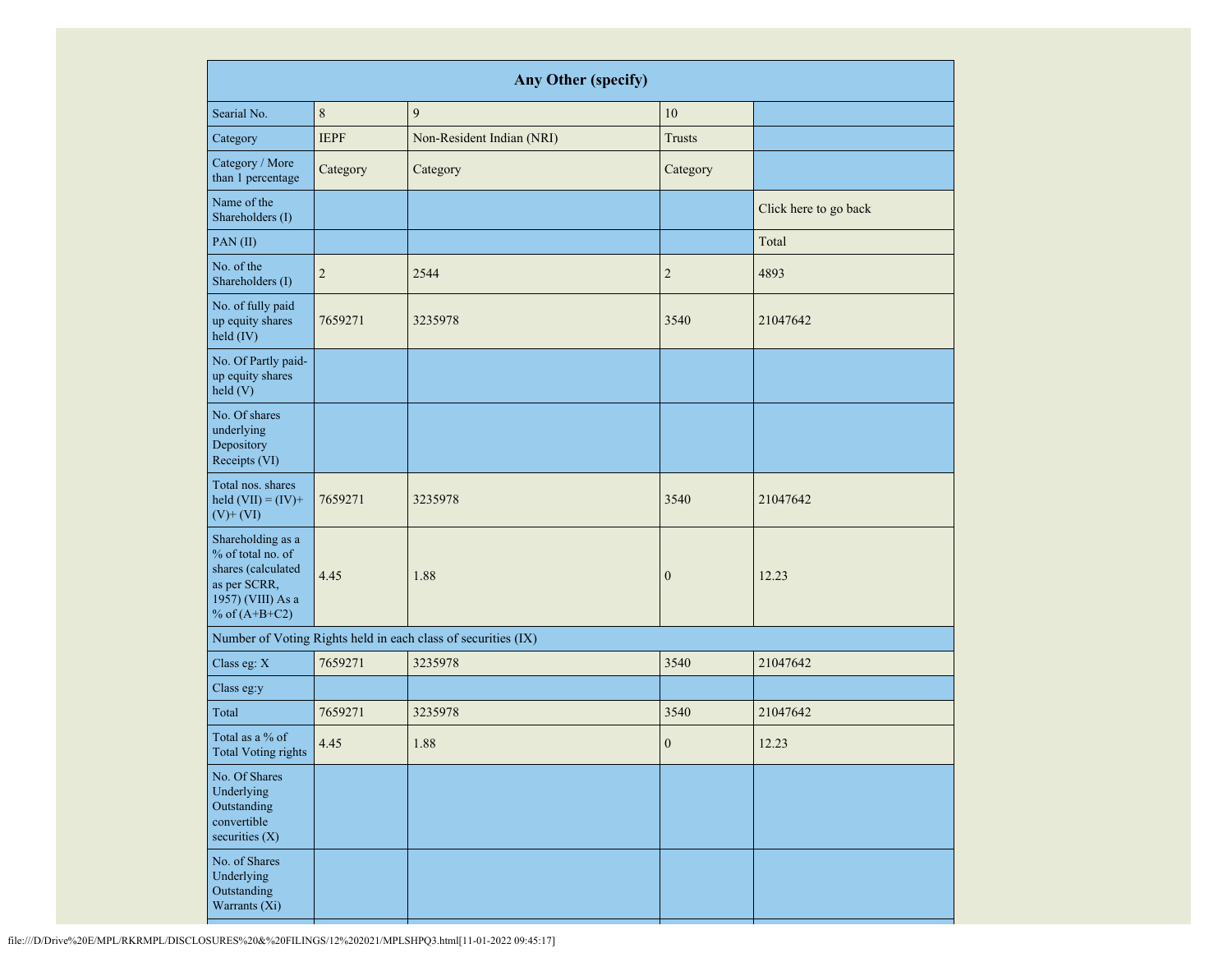| No. Of Shares<br>Underlying<br>Outstanding<br>convertible<br>securities and No.<br>Of Warrants (Xi)<br>(a)                                                                           |         |         |              |          |
|--------------------------------------------------------------------------------------------------------------------------------------------------------------------------------------|---------|---------|--------------|----------|
| Shareholding, as a<br>% assuming full<br>conversion of<br>convertible<br>securities (as a<br>percentage of<br>diluted share<br>capital) (XI)=<br>$(VII)+(X)$ As a %<br>of $(A+B+C2)$ | 4.45    | 1.88    | $\mathbf{0}$ | 12.23    |
| Number of Locked in shares (XII)                                                                                                                                                     |         |         |              |          |
| No. (a)                                                                                                                                                                              |         |         |              |          |
| As a % of total<br>Shares held (b)                                                                                                                                                   |         |         |              |          |
| Number of equity<br>shares held in<br>dematerialized<br>form (XIV)                                                                                                                   | 7659271 | 2969878 | 3540         | 20629277 |
| Reason for not providing PAN                                                                                                                                                         |         |         |              |          |
| Reason for not<br>providing PAN                                                                                                                                                      |         |         |              |          |